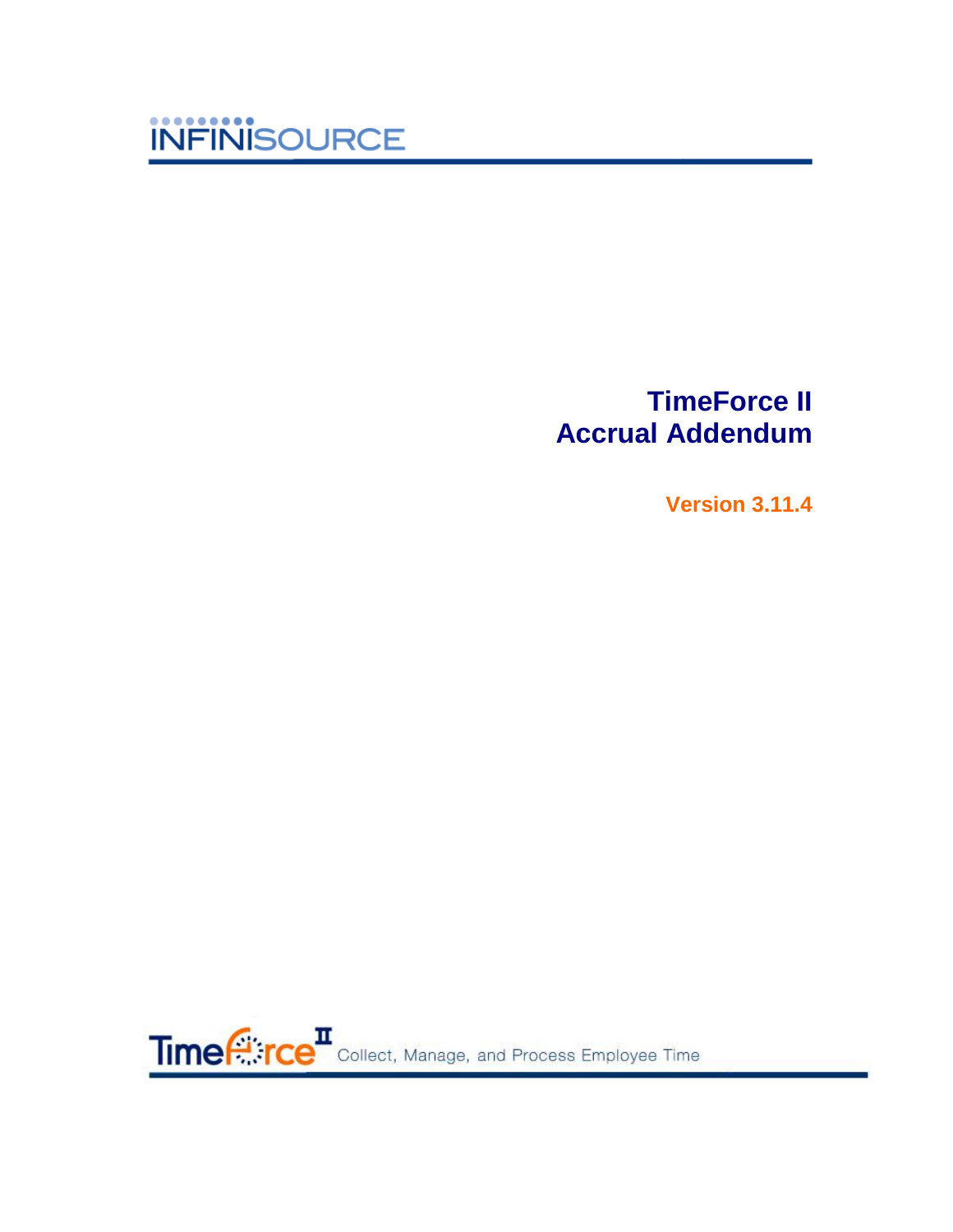## <span id="page-1-0"></span>**Table of Contents**

| IF YOU HAVE ANY QUESTIONS, PLEASE CONTACT OUR TECHNICAL SUPPORT DEPARTMENT AT 800-697-7010, 6 AM |  |
|--------------------------------------------------------------------------------------------------|--|
|                                                                                                  |  |

© 2013 Infinisource. All rights reserved. P.O. Box 860, Sandy UT 84091-0860 Telephone (801) 262-1611

TimeForce II is a registered trademark of Infinisource. Windows is a trademark of the Microsoft Corporation. InstallShield Express is a registered trademark of InstallShield Software Corporation.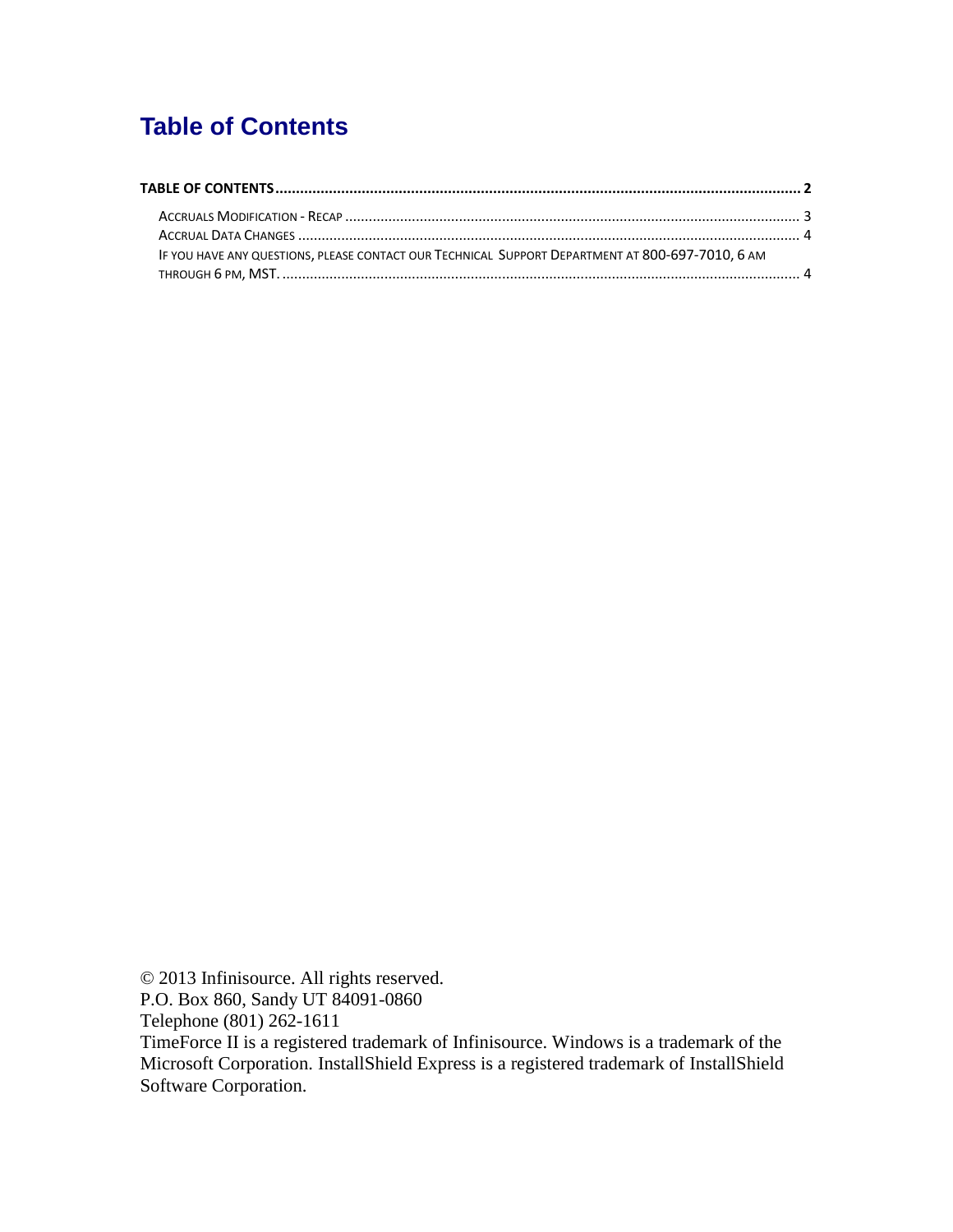

#### <span id="page-2-0"></span>**Accruals Modification - Recap**

The way that the system handles your employees' accruals has been modified with this release. The changes made are intended to maximize functionality and ease-of-use. Below is an example of the new "Accruals" screen and the changes that have been implemented. See "Figure TFII 3.11.4 Release Notes- 1."

| corual<br>Ado                                                                                                                                                                                 |                                            |                                     |                     |                        |                                        |                        |                          |                                          |                                        |  |  |  |
|-----------------------------------------------------------------------------------------------------------------------------------------------------------------------------------------------|--------------------------------------------|-------------------------------------|---------------------|------------------------|----------------------------------------|------------------------|--------------------------|------------------------------------------|----------------------------------------|--|--|--|
| <b>Accrual Policy</b><br><b>PTO</b>                                                                                                                                                           | <b>Date Range</b><br>1/24/2013 - 1/23/2014 | <b>Last Calculated</b><br>7/16/2013 | Rate<br>80.00000000 | Awarded<br>32.00000000 | <b>Manually Adjusted</b><br>Carry Over | <b>Used</b><br>Expired | Available<br>32.00000000 | <b>Pending Amount Used</b><br>0.00000000 | <b>Pending Availabl</b><br>32.00000000 |  |  |  |
| <b>Inactive Accrual Policies</b><br><b>Accrual Policy Date Range</b><br>Awarded Manually Adjusted Carry Over Expired Used Available<br>Pending Amount Used Pending Available Date Inactivated |                                            |                                     |                     |                        |                                        |                        |                          |                                          |                                        |  |  |  |
| PTO <sup>1</sup>                                                                                                                                                                              | 1/24/2013 - 1/23/2014 7/16/2013            | Last Calculated Rate                | 80.00000000         | 36.00000000            |                                        | 36.00000000 0.00000000 |                          | 36.00000000                              | 7/16/2013 9:57:54 AM                   |  |  |  |
| PTO                                                                                                                                                                                           | 1/24/2013 - 1/23/2014 7/16/2013            |                                     | 80 00000000         | 24.00000000            |                                        | 24 00000000 0 00000000 |                          | 24.00000000                              | 7/16/2013 9:58 27 AM                   |  |  |  |
| PTO.                                                                                                                                                                                          | 1/24/2013 - 1/23/2014 7/16/2013            |                                     | 80 00000000         | 12 00000000            |                                        | 12 00000000 0 00000000 |                          | 12.00000000                              | 7/16/2013 9:58:48 AM                   |  |  |  |
| PTO                                                                                                                                                                                           | 1/24/2013 - 1/23/2014 7/16/2013            |                                     | 80.00000000         | 6.00000000             |                                        | 6 00000000 0 00000000  |                          | 6.00000000                               | 7/16/2013 10:21:05 A                   |  |  |  |
| PTO                                                                                                                                                                                           | 1/24/2013 - 1/23/2014 7/16/2013            |                                     | 80.00000000         | 48.00000000            |                                        | 48 00000000 0 00000000 |                          | 48.00000000                              | 7/16/2013 1:16:37 PM                   |  |  |  |
| Work Award                                                                                                                                                                                    | 1/24/2013 - 1/23/2014 7/16/2013            |                                     | 1.00000000          | 1.00000000             |                                        | 1.00000000 0.00000000  |                          | 1 00000000                               | 7/16/2013 10:20:49 A                   |  |  |  |

**Figure TFII 3.11.4 Release Notes- 1: Accruals**

- The hours total in the **Available** column now excludes pending hours/future used amounts.
- The **Pending Amount Used** column displays an hours total that is generated from the pending absences in the current and future pay periods. Hours in this column will be processed upon the closing of the pay period in which the absence resides (reflected by the "Last Calculated Date"). Once the "Last Calculated Date" passes the absence date on the pending hours, the hours will be moved from "Pending Amount Used" to "Used." At this point, the "Available" column will also be reduced by the absence amount.
- The **Pending Available** column displays the number of hours available minus the pending amount.
- The **Inactive Accrual Policies** section of the screen tracks a detailed history of the policies that have been assigned to an employee. This aids in tracking employee status changes over time. These policies cannot be re-activated. However, the same policy can be associated to the employee taking into account the inactivated date. This will help ensure that a better audit trail is kept. Another reason that this has been added, is to accommodate re-hires, seasonal employees, and moving from part time to full time, full time to part time, or union to nonunion.
- Accrual audit trails now include the last year and current year in their reporting (including audit trails for inactive policies).

Once accrual policies are assigned to employees, they can no longer be manually adjusted, keeping the audit trails intact. When an employee is set to an inactive status, their accrual policies are also automatically inactivated.